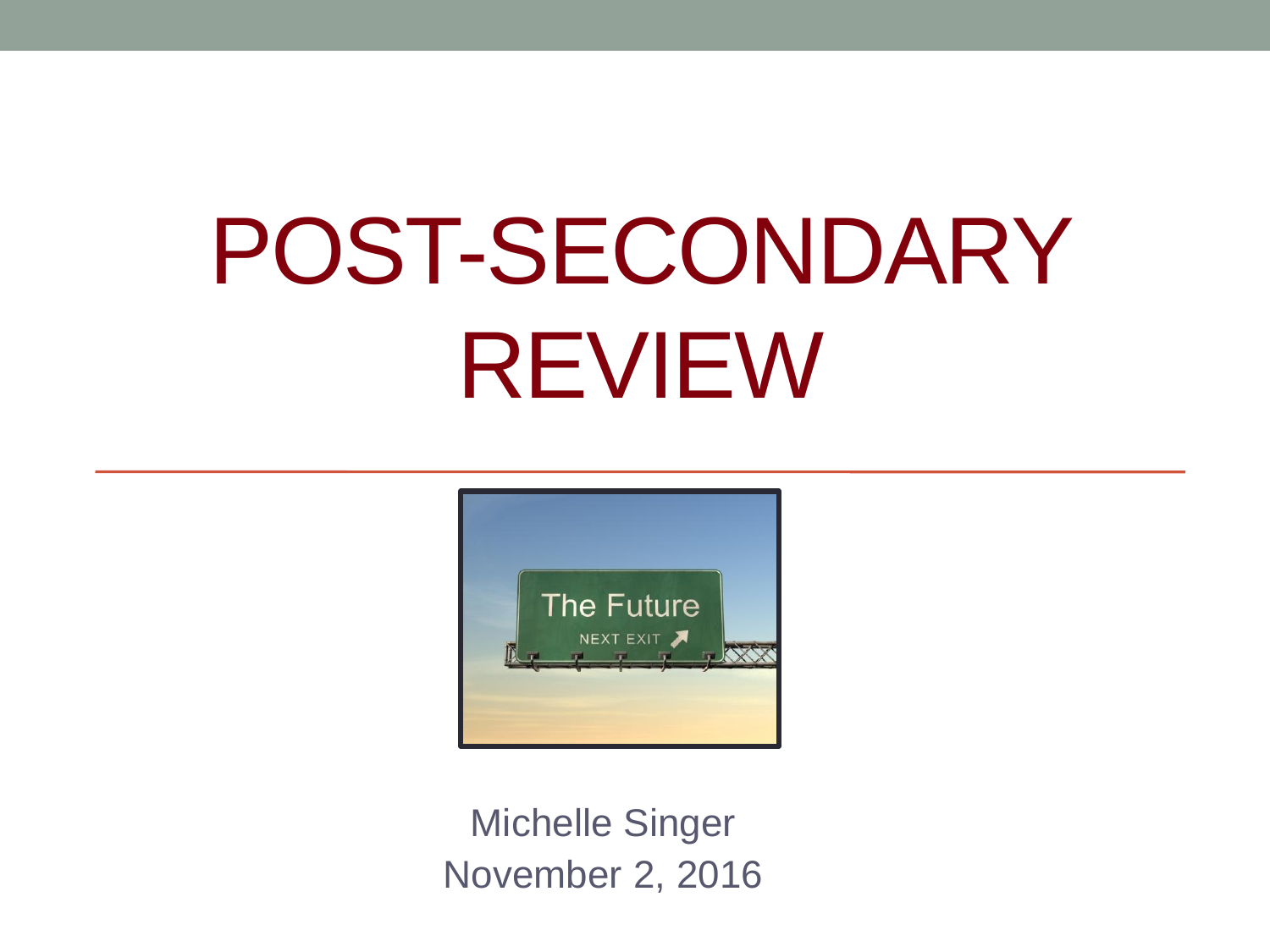## Agenda

- Dedham High School Students: 2015-2016
- Class of 2016 Post-Secondary Review
- Programming and Services

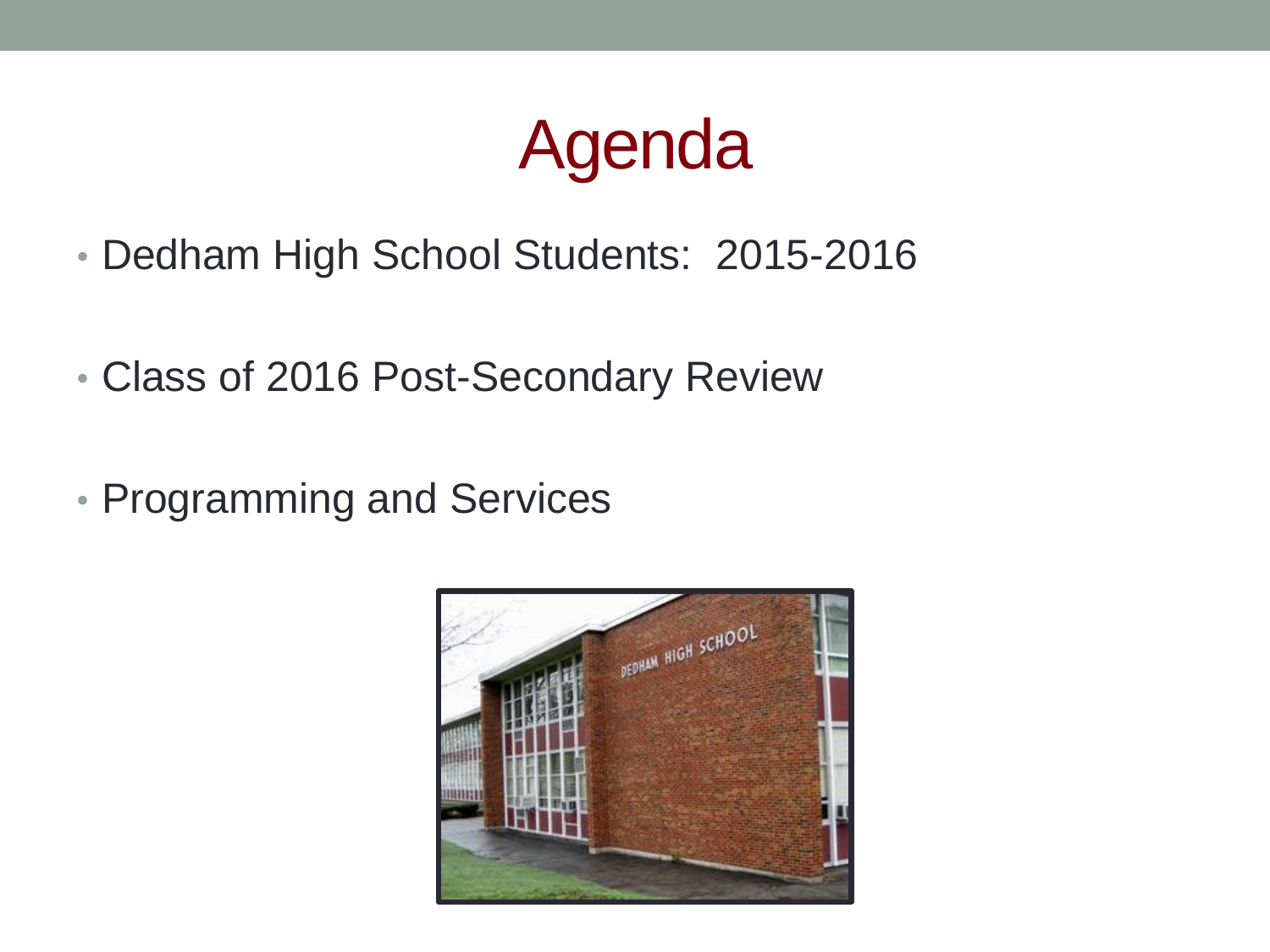## Dedham High School Students 2015-2016

#### **Total Students in 2015-2016:**

• 718 students

#### **Gender:**

- 361 Males
- 357 Females

| <b>Race/Ethnicity</b>   | Percentage of<br><b>Students</b> | <b>Approximate # of</b><br><b>Students</b> |
|-------------------------|----------------------------------|--------------------------------------------|
| <b>African American</b> | 10.3                             | 74                                         |
| Asian                   | 4.3                              | 31                                         |
| <b>Hispanic</b>         | 13.6                             | 98                                         |
| <b>Native American</b>  | .1                               |                                            |
| White                   | 69.8                             | 501                                        |
| <b>Multi-racial</b>     | 1.8                              | 13                                         |

 *\*Source – Department of Elementary and Secondary Education, School Profile*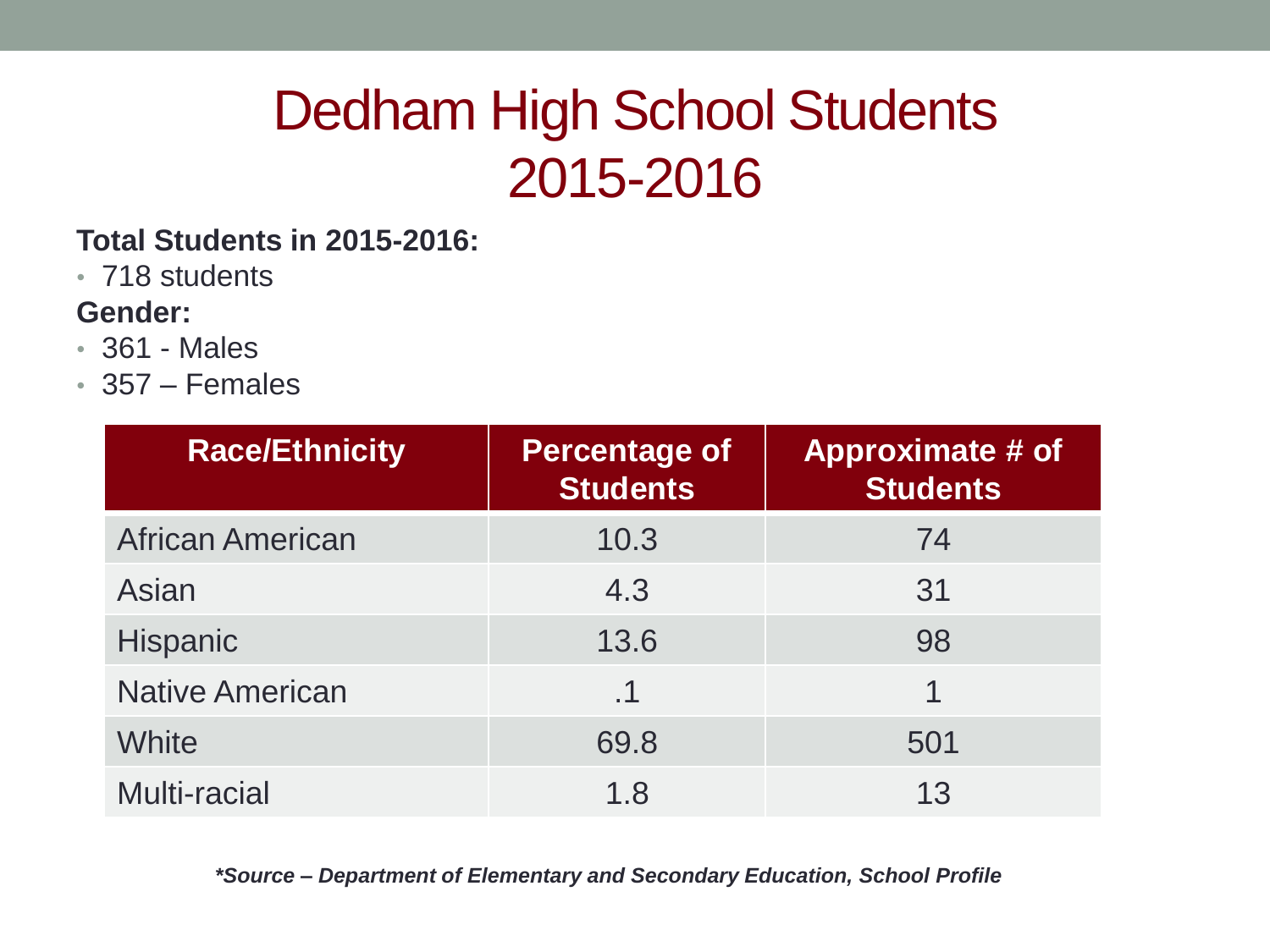## Dedham High School Students 2015-2016

| <b>Selected Population</b>                  | <b>Percentage of</b><br><b>Students</b> | <b>Approximate # of</b><br><b>Students</b> |
|---------------------------------------------|-----------------------------------------|--------------------------------------------|
| First Language not<br>English               | 14.1%                                   | 101                                        |
| English Language<br>Learners                | 3.6%                                    | 26                                         |
| <b>Students with</b><br><b>Disabilities</b> | 14.8%                                   | 106                                        |
| Economically<br><b>Disadvantaged</b>        | 17.0%                                   | 122                                        |
| <b>High Needs</b>                           | 32.0%                                   | 230                                        |

*\*Source – Department of Elementary and Secondary Education, School Profile*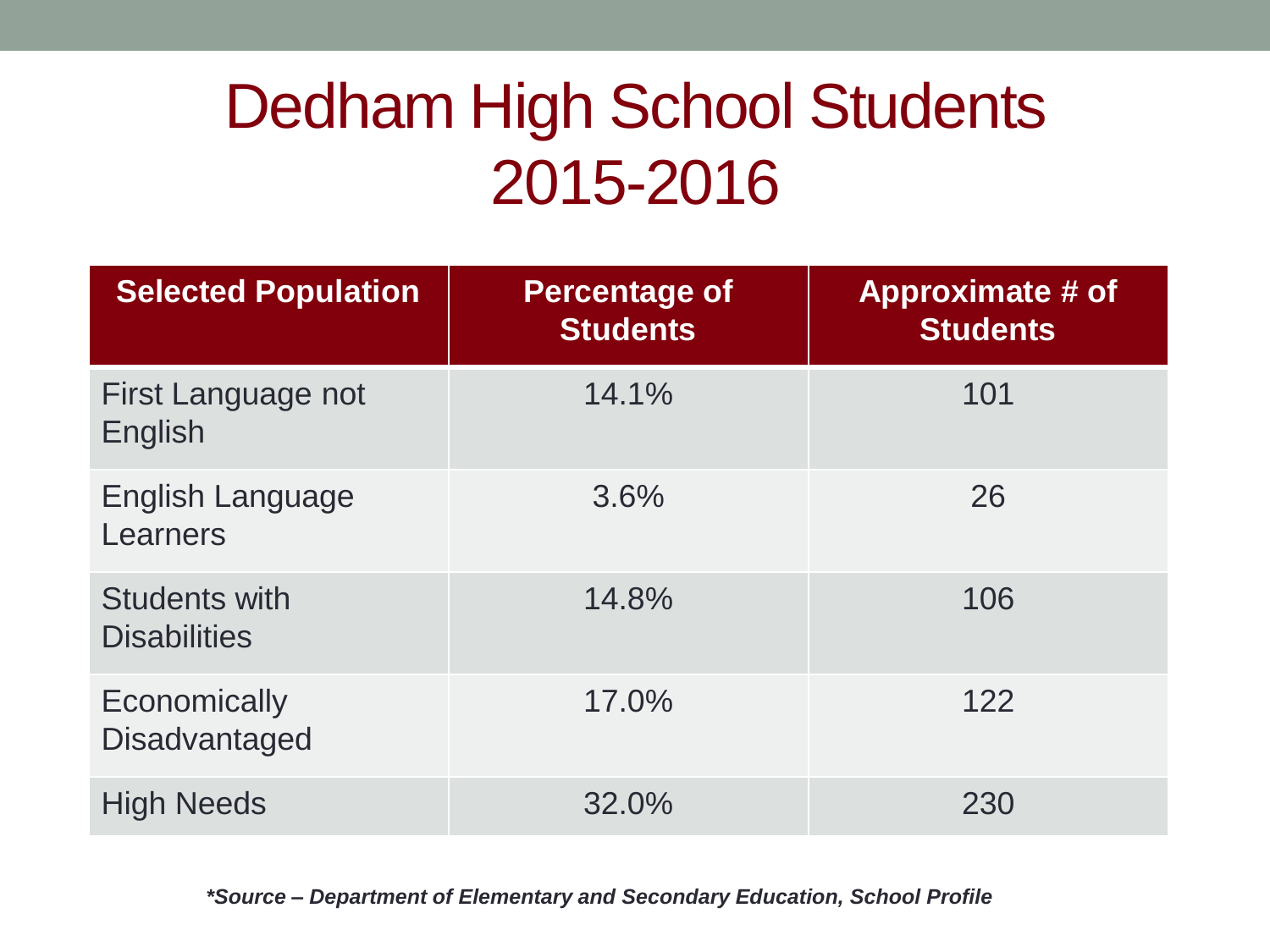## Class of 2016



### **Post-Secondary Outcome**

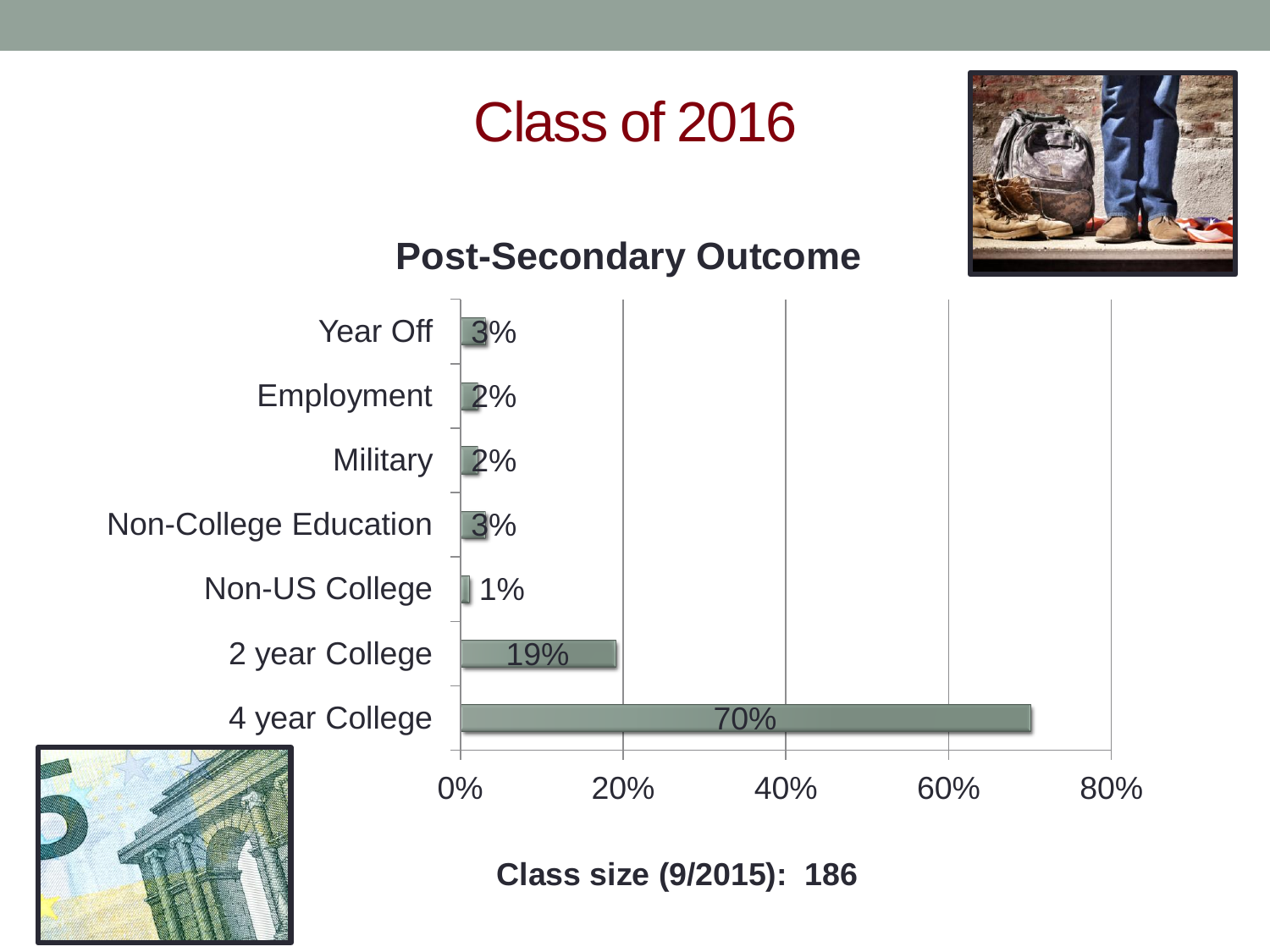### Class of 2016 Post-Secondary **Overview**

- Acceptances to **179** colleges
- Attended **77** different colleges
- Matriculations by States:  $MA - 66%$ NH – 11%  $RI - 5%$ NY, SC, ME, PA, CT – 3%  $VT - 2\%$ VA, FL, MD, MI, AZ, IA – 1%

Early Action/Early Decision Applications:

- 44% of students applied EA/ED to at least one college - 374 EA/ED applications with 337 acceptances

#### Applications:

- Average number of applications per student  $= 7$ \*Total of 1,309 applications



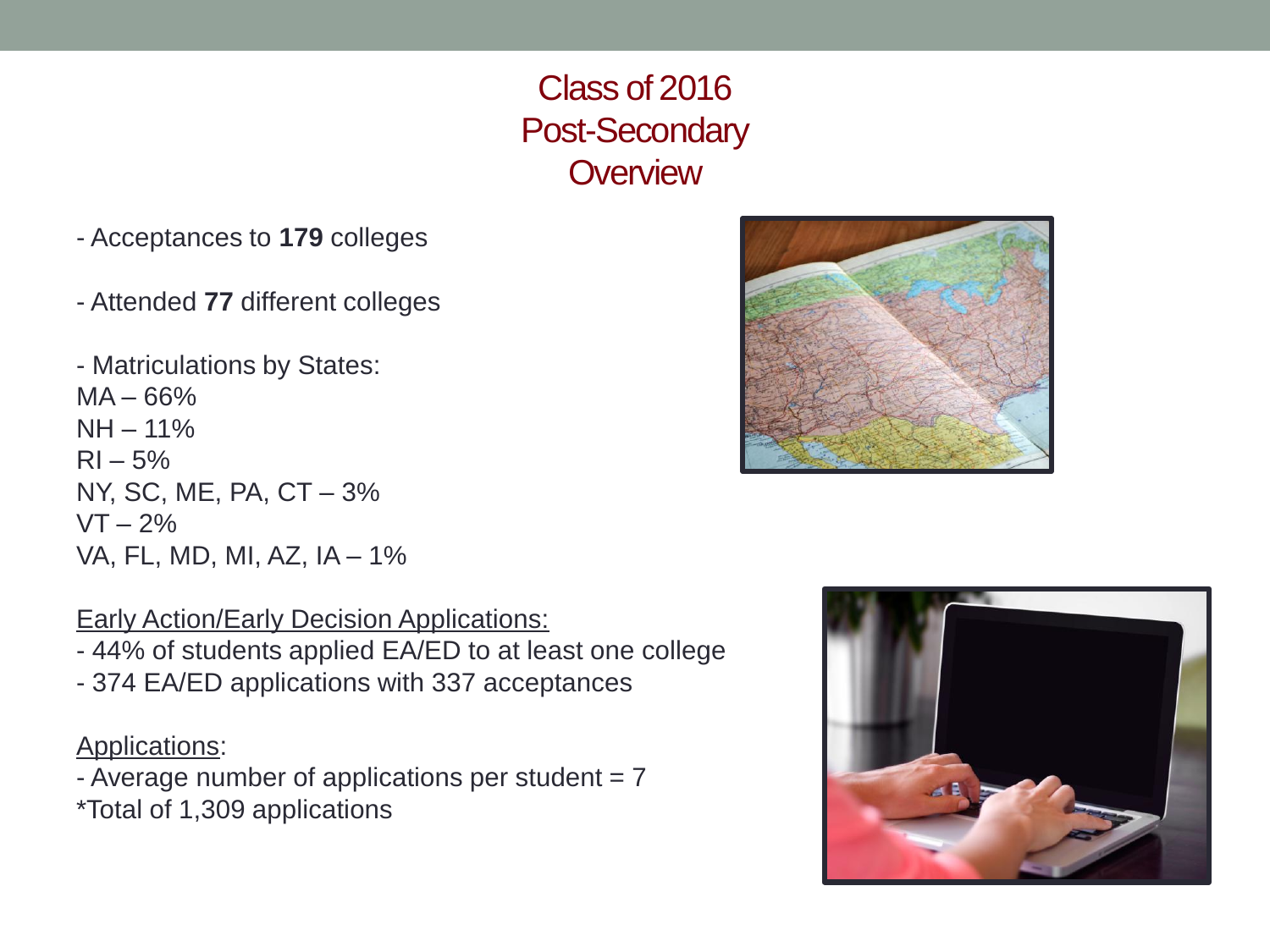## How does a school counselor interact with my student? What does a school counselor interact with my student about?

## Sample Calendar

| 7am  |                                                    |                                                       |                                                                       |
|------|----------------------------------------------------|-------------------------------------------------------|-----------------------------------------------------------------------|
| 8am  | $7:45 - 8:45$<br>Student - College Planning<br>=   | $7:45 - 8:45$<br>IEP Meeting - Student                | $7:40 - 8:40$<br>Gray Team Meeting - Parent                           |
| 9am  | $9 - 10$<br>Re-entry Meeting for Student           | $9 - 10$<br>Student/Parent - Progress                 | $9 - 10$<br>Student/Family - Junior Post-<br><b>Secondary Meeting</b> |
| 10am | $10 - 11:15$<br><b>SWAT</b>                        | $10:15 - 11:15$<br><b>Guidance Department Meeting</b> |                                                                       |
| 11am | ← 11:30 - LUNCH                                    |                                                       | $11:15 - 12:15p$<br><b>Student Assistance Team</b>                    |
| 12pm | $12p - 1p$<br>Student - Social/Emotional           | $12p - 1p$<br>Lunch Duty                              | 12:30p - Lunch                                                        |
| 1pm  | $1p - 2:10p$<br>Sophomore Seminar - Library        | $1p-2p$<br>Student - Grades                           | $1p-2p$<br>Senior Meeting w/Assistant<br>Principal and family         |
| 2pm  | $2:15p - 3:15p$<br><b>Professional Development</b> | $2:15p - 3p$<br>504 Team Meeting                      | 2:10p - Student - Academic Advi                                       |
| 3pm  |                                                    |                                                       |                                                                       |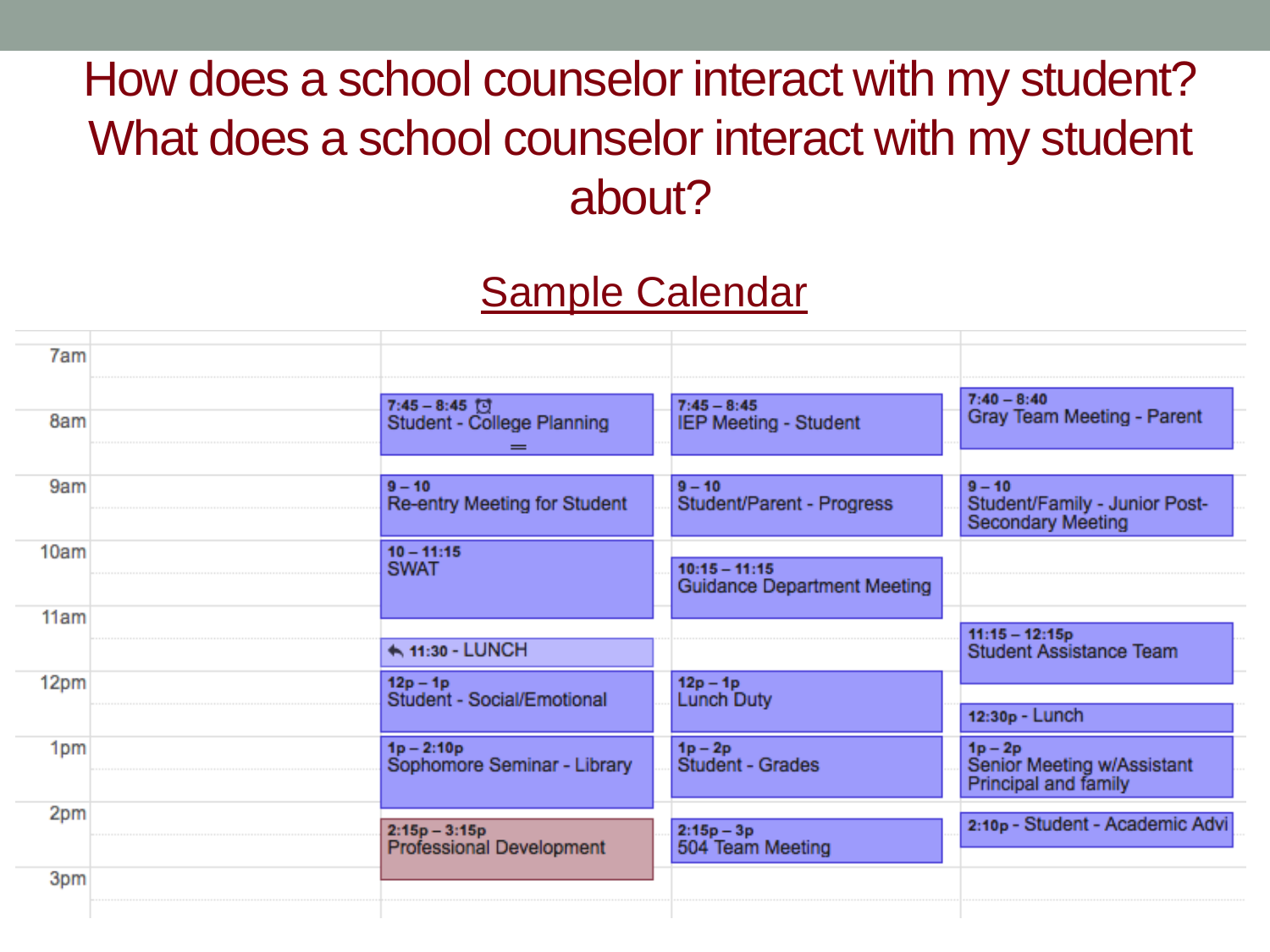### Scope and Sequence of Guidance Programming

### **Grade Curriculum Topics**

| <b>Transitioning to Dedham High School</b><br>-Who is my counselor and what services does Guidance?<br>-Resources and activities at Dedham High School<br>-Transcript and GPA<br>-Graduation Requirements<br><b>Introduction to Naviance</b><br>$\bullet$<br>-Resume and College Information<br><b>College Admissions</b><br>$\bullet$<br>Scheduling process and courses for next year<br>$\bullet$<br><b>Leadership Opportunities</b><br>$\bullet$ |
|-----------------------------------------------------------------------------------------------------------------------------------------------------------------------------------------------------------------------------------------------------------------------------------------------------------------------------------------------------------------------------------------------------------------------------------------------------|
| <b>Career Exploration/Awareness</b><br>-Impacts of further education/training<br>-Review of data and cost of living<br>-Career Interest Inventory<br>-Career Fair<br>-Interpersonal skills/interviewing<br><b>Leadership Opportunities</b><br>$\bullet$<br>Scheduling<br>$\bullet$<br><b>Understanding PSAT scores</b><br>$\bullet$                                                                                                                 |
| <b>Career Fair</b><br>$\bullet$<br><b>Reality Fair</b><br>Small group: Planning for after high school<br>$\bullet$<br>Individual, personalized meeting with each student and his/her family<br>$\bullet$<br>Naviance: Post-secondary tool<br>$\bullet$<br>PSAT results and future planning<br>$\bullet$                                                                                                                                             |
| Individual Post-secondary meetings with each student<br>Post-secondary Planning Workshops<br>Communication around scholarships uncoming events and important reminders                                                                                                                                                                                                                                                                              |

• Communication around scholarships, upcoming events and important reminders/deadlines



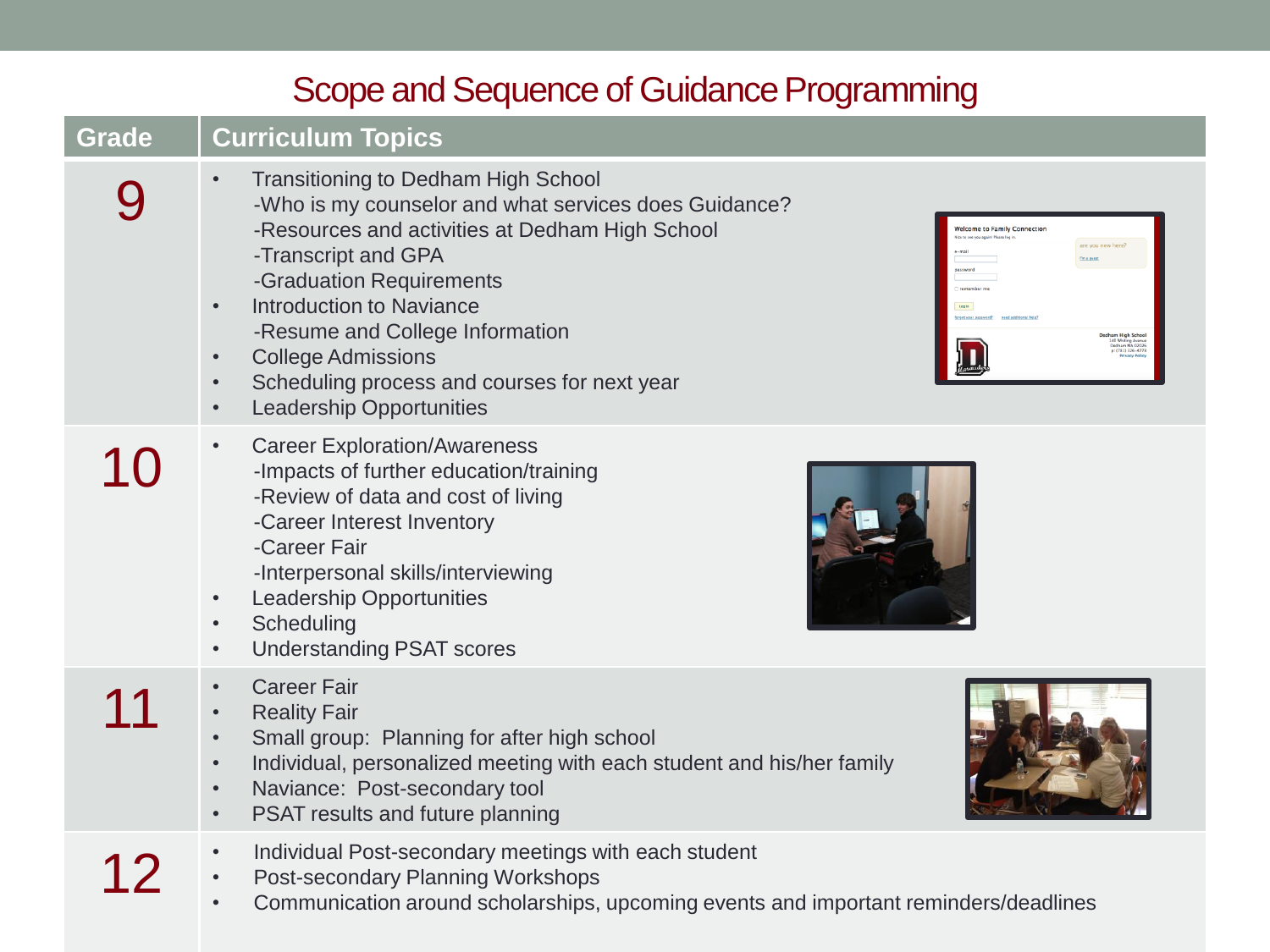## Programming

### Family Connections

- College Financing Seminar (Grades 9-12)
- 9<sup>th</sup> and 10<sup>th</sup> Grade Planning Night
- Junior College Planning Night
- Senior College Planning Night
- Evening Appointments
- Monthly Newsletter



### Community Connections

- Career Fair
- Reality Fair
- School to Careers Program
- Employment and Community Service Opportunities